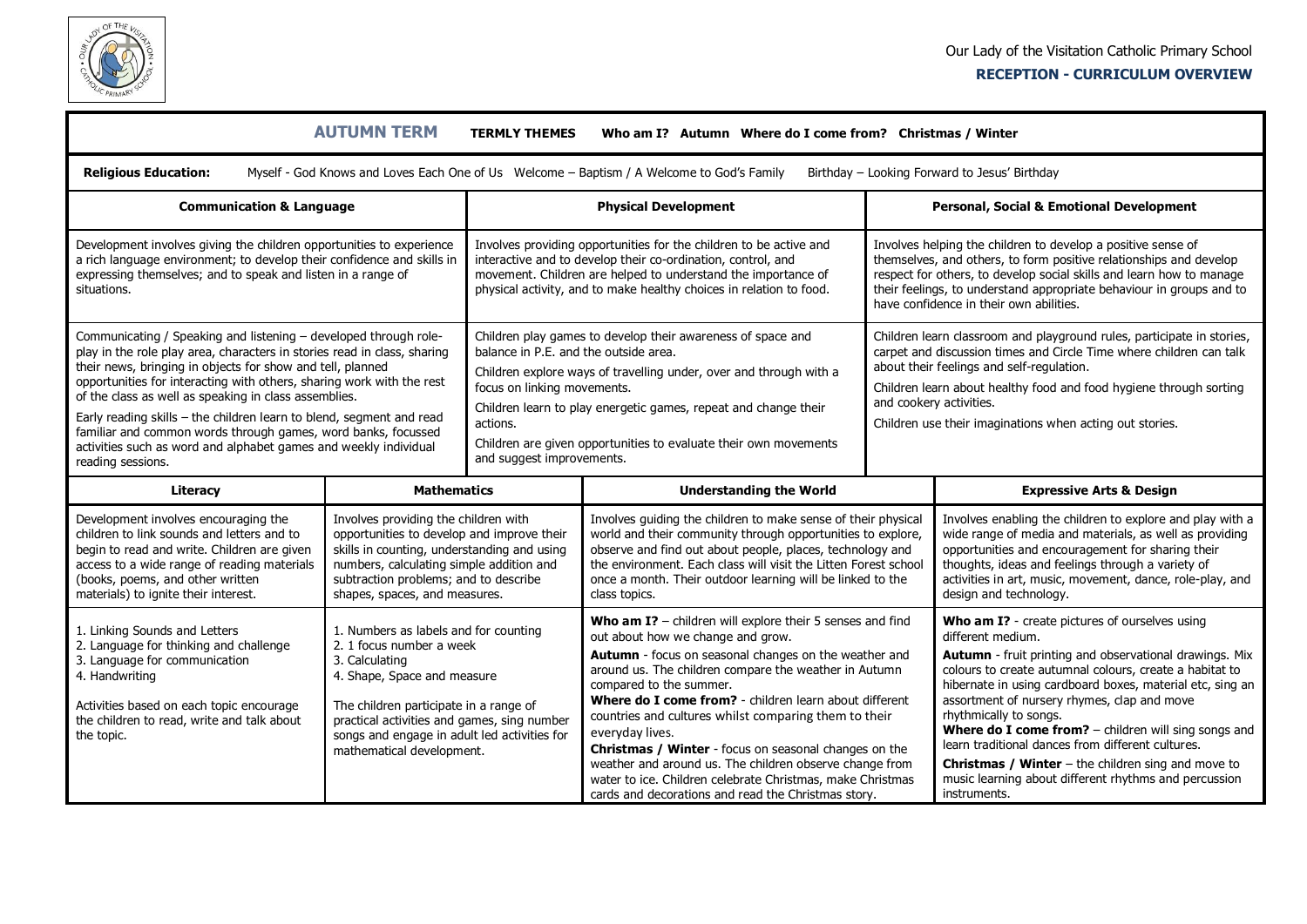

## **RECEPTION - CURRICULUM OVERVIEW 2021/2022**

| <b>SPRING TERM</b><br><b>TERMLY THEMES</b><br>Who are my Superheroes? Where do stories come from? Easter / Spring                                                                                                                                                                                                                                                                                                                                                                                                                                                                                                                                                                                                                                                      |                                                                                                                                                                                                                                                                       |                                                                                                                                                                                                                                                                                                                                                                                 |                                                                                                                                                                                                                                                                                                                                                                                                                                                                                                                                                                                                   |                                                                                                                                                                                                                                                                                                                                                                                                                                                                                                    |                                                                                                                                                                                                                                                                                                                                                                                                                                                                      |  |  |  |
|------------------------------------------------------------------------------------------------------------------------------------------------------------------------------------------------------------------------------------------------------------------------------------------------------------------------------------------------------------------------------------------------------------------------------------------------------------------------------------------------------------------------------------------------------------------------------------------------------------------------------------------------------------------------------------------------------------------------------------------------------------------------|-----------------------------------------------------------------------------------------------------------------------------------------------------------------------------------------------------------------------------------------------------------------------|---------------------------------------------------------------------------------------------------------------------------------------------------------------------------------------------------------------------------------------------------------------------------------------------------------------------------------------------------------------------------------|---------------------------------------------------------------------------------------------------------------------------------------------------------------------------------------------------------------------------------------------------------------------------------------------------------------------------------------------------------------------------------------------------------------------------------------------------------------------------------------------------------------------------------------------------------------------------------------------------|----------------------------------------------------------------------------------------------------------------------------------------------------------------------------------------------------------------------------------------------------------------------------------------------------------------------------------------------------------------------------------------------------------------------------------------------------------------------------------------------------|----------------------------------------------------------------------------------------------------------------------------------------------------------------------------------------------------------------------------------------------------------------------------------------------------------------------------------------------------------------------------------------------------------------------------------------------------------------------|--|--|--|
| <b>Religious Education:</b><br>Celebrating - People Celebrate in Church Gathering - Parish Family Gathers to Celebrate Eucharist<br>Growing - Looking Forward to Easter                                                                                                                                                                                                                                                                                                                                                                                                                                                                                                                                                                                                |                                                                                                                                                                                                                                                                       |                                                                                                                                                                                                                                                                                                                                                                                 |                                                                                                                                                                                                                                                                                                                                                                                                                                                                                                                                                                                                   |                                                                                                                                                                                                                                                                                                                                                                                                                                                                                                    |                                                                                                                                                                                                                                                                                                                                                                                                                                                                      |  |  |  |
| <b>Communication &amp; Language</b>                                                                                                                                                                                                                                                                                                                                                                                                                                                                                                                                                                                                                                                                                                                                    |                                                                                                                                                                                                                                                                       |                                                                                                                                                                                                                                                                                                                                                                                 | <b>Physical Development</b>                                                                                                                                                                                                                                                                                                                                                                                                                                                                                                                                                                       |                                                                                                                                                                                                                                                                                                                                                                                                                                                                                                    | <b>Personal, Social &amp; Emotional Development</b>                                                                                                                                                                                                                                                                                                                                                                                                                  |  |  |  |
| Development involves giving the children opportunities to experience<br>a rich language environment, to develop their confidence and skills in<br>expressing themselves and to speak and listen in a range of<br>situations.                                                                                                                                                                                                                                                                                                                                                                                                                                                                                                                                           |                                                                                                                                                                                                                                                                       | Involves providing opportunities for the children to be active and<br>interactive, to develop their co-ordination, control, and movement.<br>Children are helped to understand the importance of physical activity,<br>and to make healthy choices in relation to food.                                                                                                         |                                                                                                                                                                                                                                                                                                                                                                                                                                                                                                                                                                                                   | Involves helping the children to develop a positive sense of<br>themselves, and others, to form positive relationships and develop<br>respect for others, to develop social skills and learn how to manage<br>their feelings, to understand appropriate behaviour in groups and to<br>have confidence in their own abilities.                                                                                                                                                                      |                                                                                                                                                                                                                                                                                                                                                                                                                                                                      |  |  |  |
| Communicating / Speaking and listening - through role-play in the<br>role play area, (Emergency services) characters in stories read in<br>class, sharing their news, bringing in objects for show and tell,<br>planned opportunities for interacting with others and sharing work<br>with the class.<br>Early reading skills - the children learn to blend, segment and read<br>familiar and common words through games, word banks, focussed<br>activities such as word and alphabet games and weekly guided<br>reading sessions to help them use their phonic skills to read a range<br>of familiar and common words, regular individual reading of reading<br>scheme books and key words in reading record books. The children<br>start to write simple sentences. |                                                                                                                                                                                                                                                                       | Children play games to develop their awareness of space and<br>balance in P.E. and the outside area.<br>Children explore ways of travelling under, over and through with a<br>focus on linking movements.<br>Children play energetic games during which they repeat and change<br>their actions.<br>Children learn to evaluate their own movements and suggest<br>improvements. |                                                                                                                                                                                                                                                                                                                                                                                                                                                                                                                                                                                                   | Story, carpet and discussion times, sharing news and home diaries<br>with each other.<br>Children participate in Circle Time where they get the opportunity to<br>talk about their feelings.<br>Children learn about healthy food and food hygiene through sorting<br>and cookery activities.<br>Children use their imaginations when acting out stories.<br>Children share work with the rest of the class as well as speaking in<br>class assemblies.<br>Children learn about Easter and Spring. |                                                                                                                                                                                                                                                                                                                                                                                                                                                                      |  |  |  |
| Literacy                                                                                                                                                                                                                                                                                                                                                                                                                                                                                                                                                                                                                                                                                                                                                               | <b>Mathematics</b>                                                                                                                                                                                                                                                    |                                                                                                                                                                                                                                                                                                                                                                                 | <b>Understanding the World</b>                                                                                                                                                                                                                                                                                                                                                                                                                                                                                                                                                                    |                                                                                                                                                                                                                                                                                                                                                                                                                                                                                                    | <b>Expressive Arts &amp; Design</b>                                                                                                                                                                                                                                                                                                                                                                                                                                  |  |  |  |
| Development involves encouraging the<br>children to link sounds and letters and to<br>begin to read and write. Children are given<br>access to a wide range of reading materials<br>(books, poems, and other written<br>materials) to ignite their interest.                                                                                                                                                                                                                                                                                                                                                                                                                                                                                                           | Involves providing the children with<br>opportunities to develop and improve their<br>skills in counting, understanding and using<br>numbers, calculating simple addition and<br>subtraction problems; and to describe<br>shapes, spaces, and measures.               |                                                                                                                                                                                                                                                                                                                                                                                 | Involves guiding the children to make sense of their physical<br>world and their community through opportunities to explore,<br>observe and find out about people, places, technology and<br>the environment.                                                                                                                                                                                                                                                                                                                                                                                     |                                                                                                                                                                                                                                                                                                                                                                                                                                                                                                    | Involves enabling the children to explore and play with a<br>wide range of media and materials, as well as providing<br>opportunities and encouragement for sharing their<br>thoughts, ideas and feelings through a variety of<br>activities in art, music, movement, dance, role-play, and<br>design and technology.                                                                                                                                                |  |  |  |
| 1. Linking Sounds and Letters<br>2. Language for thinking and challenge<br>3. Language for communication<br>4. Reading<br>5. Writing<br>6. Handwriting<br>Activities based on each topic, encouraging<br>children to read, write and talk about the<br>topic. Linking Sounds and Letters                                                                                                                                                                                                                                                                                                                                                                                                                                                                               | 1. Numbers as labels and for counting<br>2. Calculating<br>3. Shape, Space and measure<br>Children participate in a range of practical<br>activities and games, sing a variety of<br>number songs and engage in adult led<br>activities for mathematical development. |                                                                                                                                                                                                                                                                                                                                                                                 | Who are my Superheroes? - discussing different ways of<br>life and how different people have different responsibilities<br>with a focus on emergency services and our real life<br>superheroes.<br><b>Where do stories come from?</b> - Children will learn about<br>what an author is and the difference between stories that<br>have been written and passed down through word of mouth.<br>Children will also be introduced to simple maps.<br>Easter / Spring - focus on seasonal changes on the<br>weather and around us and talk about the changes<br>happening in their local environment. |                                                                                                                                                                                                                                                                                                                                                                                                                                                                                                    | Who are my Superheroes? - children will use junk<br>modelling and natural materials to design and make<br>different emergency services vehicles and recreate the<br>main character from a story.<br>Where do stories come from? $-$ using natural<br>materials to recreate characters, masks and settings<br>from the traditional tales.<br><b>Easter / Spring</b> $-$ children to use different medium to<br>represent the seasonal changes they can see happening. |  |  |  |